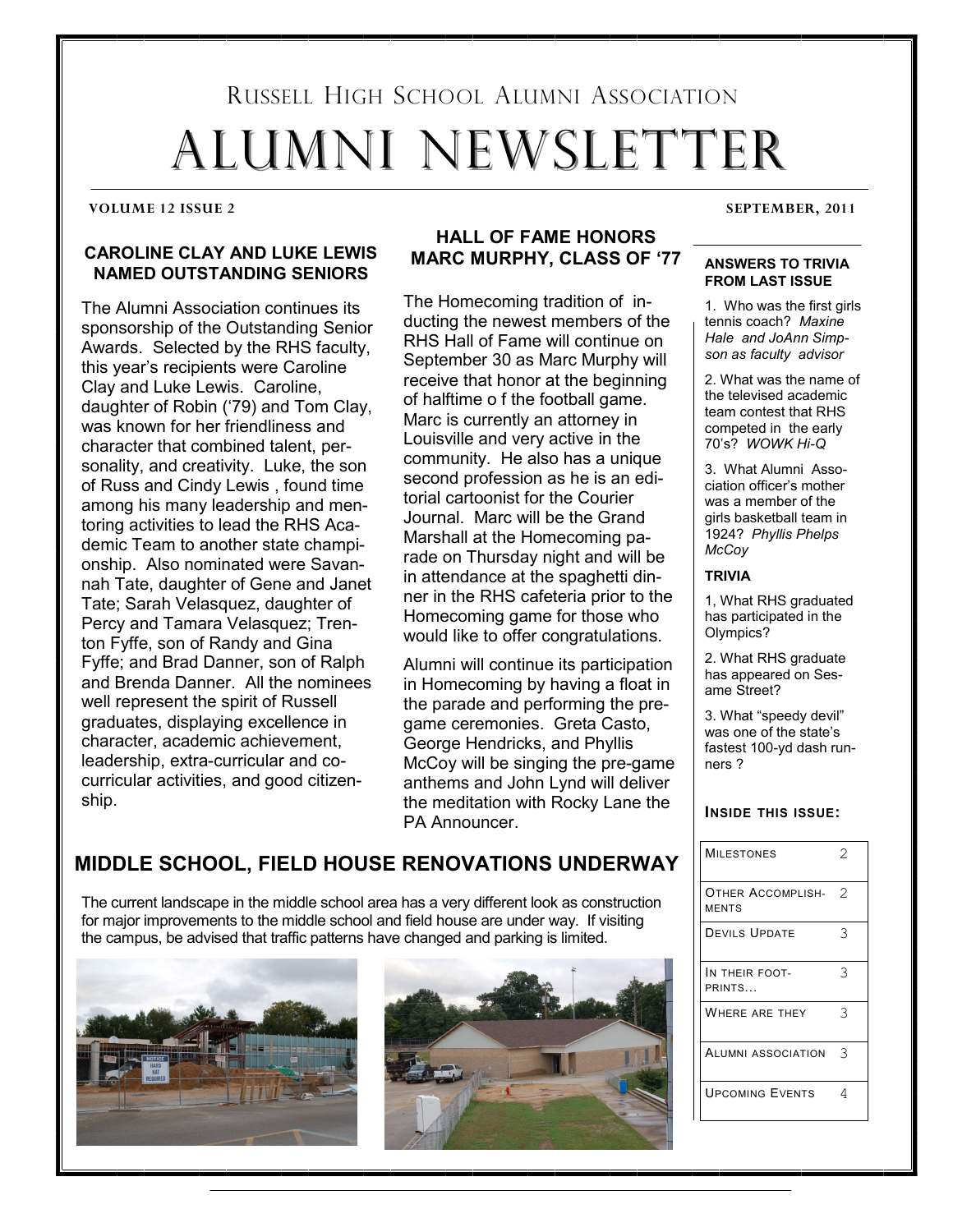## **MILESTONES**

#### **Deaths**

Howard Bailey 5/9/11 Opal Frasure Williams ('39) 5/15/11 William Ray Duerk ('41) 5/25/11 Mack Clark Callihan 5/27/11 Jennifer Garda ('69) 6/21/11 Carol Clark Whitt 6/11/11 Janet Bailey Marshall 6/19/11 James Paul Donehoo 6/24/11 Lisa Carter-Wright ('81) 7/2/11 Roy Burgess 7/4/11 Charles "Charlie Bill" Adkins 7/6/11 Joyce Carman Riggs 7/6/11 Phyllis Williams Meadows 7/12/11 Julie Johnson 7/9/11

Howard Douglas 7/16/11 Harold Vanderhoof 7/19/11 Rodney Salyers ('84) 8/6/11 Ralph Gary Brown ('60) 8/6/11 Jeremiah Nunley ('05) 8/8/11 Helm Roberts ('49) 8/26/11 Robert Cline ('70) 8/19/11 Eugene Huddleston ('49) 4/28/11 Juanita May 6/16/11 Carolyn Yates 6/10/11 Bonnie May Gibson ('64) 6/6/11 **Weddings** Whitney Gayheart ('09)/Nathan Corder, Fall, 2011 Samantha Parsons/Aaron

Samuel Oliver ('02)/Sarah Mullins  $9/10/11$ 

Buckler 9/3/11

#### PAGE 2 ALUMNI NEWSLETTER

Natalie Dial ('02)/Andrew Heighton 5/14/11

Erin Simpson ('97)/Craig Hosking 5/18/11

Kelly Higgins ('04)/George Allgeier\$11/11/11

#### **Other**

Lafe and Betty Jo Walter, 60th Anniversary 7/2/11

#### **Retirements**

Jean Kersey William Hamilton Linda\$Thompson **Kay Cassity** Regina Abdon

> **At Russell High School, Tradition Never Graduates**

#### **OTHER)ACCOMPLISHMENTS**

**Chinwe Okoro** ('07) earned NCAA All-American honors in the shot put and title in Nigeria which may qualify her to represent Nigeria in the 2012 Olympics

**Scott Gill** ('07) NAIA All-American at Taylor University for the 3rd time as he placed 4th nationally in the high jump

**Aaron Fain** ('03) graduated medical school

**Mason Darby** ('07) graduated from EKU and currently employed with Arlington Golf Course in Richmond\$

**Sidney Darby** ('10) is member of EKU Dance Team that will perform at all home football and basketball games and competing in the UDA National Dance Championships at Disneyworld in June,  $2012$ 

(Mason and Sydney's parents, Randy ('78) and Lisa are proud and express satisfaction that

Russell schools gave them a great start to success)

**Justin Gaines** ('07) appeared on the cover of the May Chemical Engineers Journal

**Dana Dooley Goodwin** ('80) and husband Dr. Michael Goodwin received the 2011 ACTC Distinguished Service Award

**Karol Morrison** ('02) was the presenter on the "TV Land Awards 2011" and presented Regis Philbin his award for Long Time Talk Show Host 4/15/11

**Donna Sue Adkins** ('61) Ramey-Estep teacher who was recognized as Teacher of the Year by the KY Educational Collaborative for State Agency Children in June

**Nancy Carter Mussetter** ('99) U of L graduate in Pediatric Dentistry and practicing with Dr. Glenn Spradlin in Ashland

**Jane Wells** author of Run, Jane, Run published by New Horizon Press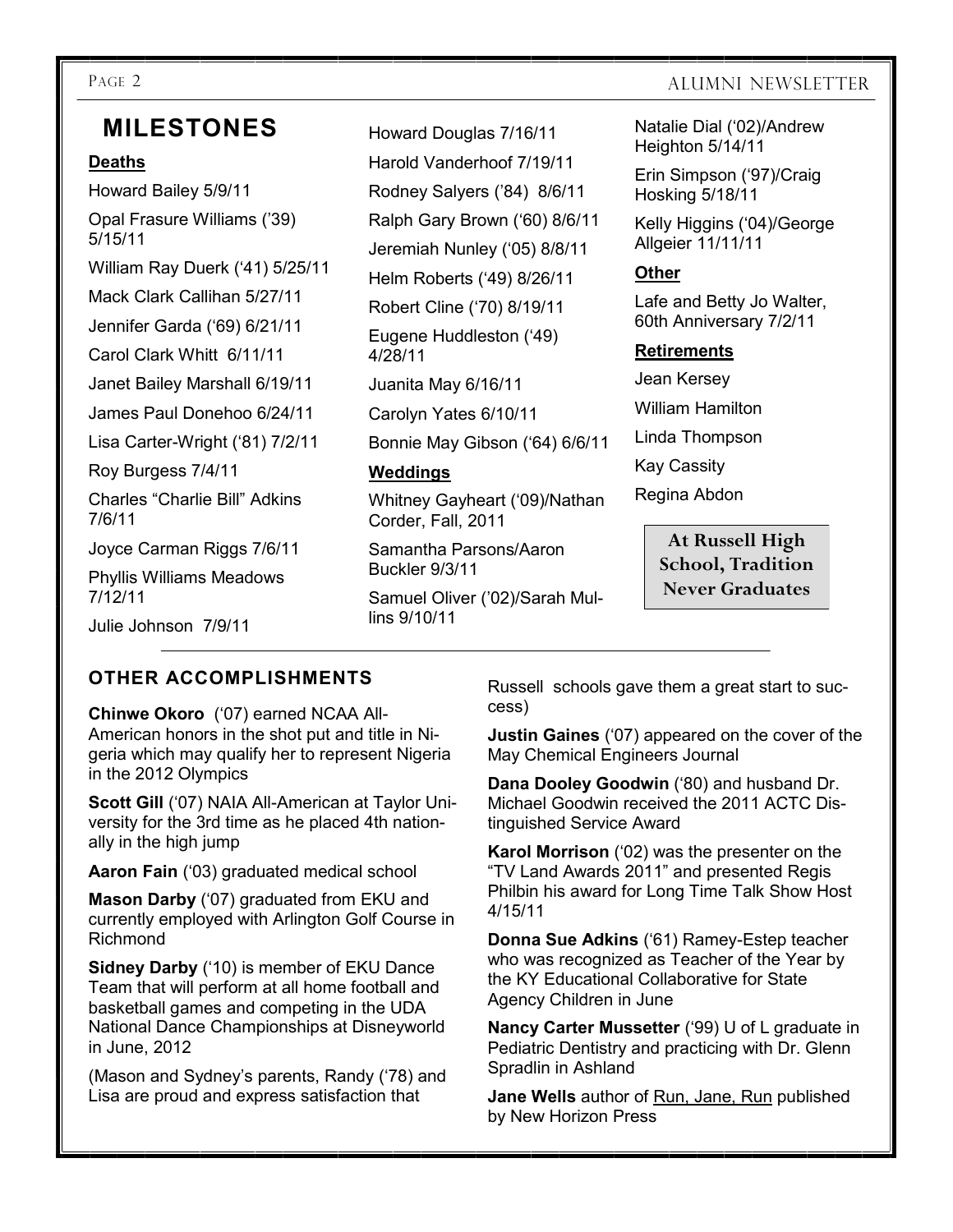#### VOLUME 12 ISSUE 2 PAGE 3

# **SPRING DEVILS**

Another successful spring sports season was highlighted by the girls tennis team going to the final four state team tournament. The girls won their 11th consecutive regional team title and the sectional championship in the new team format. Kelsey Hensley and Andrea Wise advanced to the quarterfinals in the state meet. Andrea signed to play at Nova Southeastern University and Kelsey at the University of Charleston. The boys team were also regional champions. Named to the All -Area team were Hensley, Wise,

Mallory Powell, Austin Christie, Matthew Eastham, Paul Spradlin, Miles Mussetter, and Evan White. The softball team won another district title while the baseball team was runner-up. All-Area were Molly Baldridge, Arden Gross, Hannah Carter, Brandon Boyd and Kyle Scaggs. Brandon has signed to play at Shawnee State and was Honorable Mention All-State. The track teams performed very well. Grant McKenzie was 3rd at the state meet in the 110 hurdles and area Track Athlete of the Year.

#### **CONTRIBUTIONS**

The Alumni Association wishes to thank the Class of '52 and the Numia Lee Fouts Scholarship Fund for their generous contributions to the Alumni.\$\$

#### **YEARBOOKS AVAILABLE**

Several old Revilonian yearbooks from the years '87, '88, '89, and '99 are available through the Alumni for \$10 each. Contact Anna Fosson in the RHS office or Liz Cremeans in the RIS Curriculum office

#### **ALUMNI ASSOCIATION OFFICERS**

PRES MARY ROBINSON V-P HARRIET JONES SEC BILL VALLANCE TREAS BETTY VALLANCE BOARD OF DIRECTORS: NINETTE AMIS, LIZ CREMEANS. **CAROLYN FANNIN, ROCKY** LANE, PHYLLIS MCCOY, ANNA CHAFFIN, JACK FANNIN NON-ALUMNI REP JOHN JONES

#### *SENIOR DISCOUNT*

*Anyone age 65 or older can enjoy a lifetime membership in the alumni association for only \$25*

#### **IN THEIR FOOTPRINTS.....**

As the country remembered the anniversary of the 9/11 tragedy, the RHS Air Force Junior ROTC program is in our thoughts as we reflect on the positive contribution the program has made to the school and community. The program's first leaders, Col. John Burgess and Sgt. Larry Vance, instilled pride and integrity from the onset. After the passing of Sgt. Vance, MSGT Norwood Merritt joined the staff and furthered the cause. While Col. Burgess has retired from the post

three times, he has always set the tone of confident, professional achievement. He was briefly replace by Lt. Col Larry Burke and Major Harvey Rice. Col. Terrence Maggard is the current chief officer after Colonel's last retirement, currently leading the troops with Chief Merritt The thread woven by all these fine gentlemen has been love of country and respect for citizenship. Through their cadets, they have made an immeasurable impact on the community with values we all cherish. To the men of AFJROTC, we salute you

This feature highlights Russell teachers and staff that have special places in our memories. Short written essays can be submitted by mail or e-mail for this feature. Please consider remembering those special educators from our past.

#### **ALUMNI SPOTLIGHT²WHERE ARE THEY NOW**

**Marc Murphy**, Class of 1977, is currently a highly respected trial attorney in Louisville. His journey to being one of the state's best began at RHS, graduating with honors and distinguishing himself as a leader and outstanding tennis player. He then graduated cum laude from Notre Dame in 1981 Phi Beta Kappa. The next step was J.D. from the University of Louisville School of Law in 1984 where he was the Law Review Editor. As a US Army Captain from 1984-88, he served on the Judge Advocate staff in Germany, El Salvador, and Panama, earning the Meritorious Service Medal. 1995, he was appointed by the Gov-

ernor to serve as Jefferson Co/Louisville Commonwealth Attorney and has been a felony prosecutor and Judge Pro-Tem in Indiana. He is listed in several publications as one of the best lawyers in Kentucky and the nation. He is an advocate of underprivileged youth and is a



volunteer head basketball coach at Nativity Academy. His talent and diversity are further displayed as featured editorial cartoonist for the Louisville Courier Journal. Marc is married to Dustin Meek, an outstanding tennis player from Ashland, and has three sons.